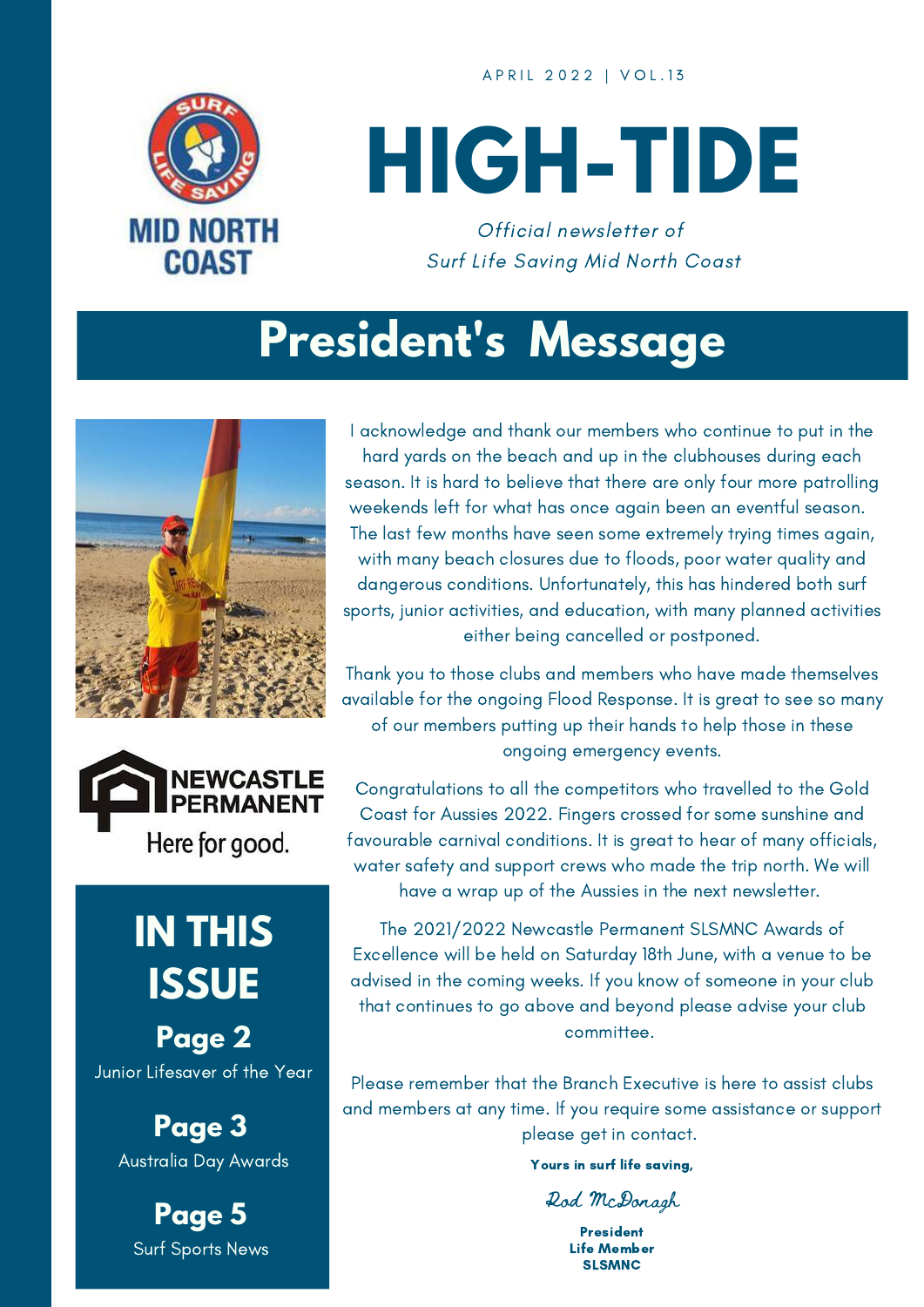#### **Junior Lifesaver of the Year**

The announcement of Surf Life Saving Mid North Coast Newcastle Permanent Junior Life Savers of the Year was made at the MNC Branch Championships.

SLSMNC would congratulate Milly McGrath from Wauchope-Bonny Hills Surf Life Saving Club and Jarvis Lineham Port Macquarie Surf Lifesaving Club on being awarded SLSMNC JLOTY for the 2021/22 season.

Newcastle Permanent representatives Samantha Cullen and Bob Higham were in attendance along with MNC Branch Executive, Life Members and Club representatives. JLOTY is a great way to highlight emerging leaders within our Surf Life Saving community. All finalists are to be commended, you all have bright futures ahead of you.

Congratulations to all the candidates and our two winners who will move on to the Surf Life Saving NSW JLOTY selection.





#### **Good News Story**

Two teenage boys were quick to act at Cronulla on Friday when they spotted a surfer in trouble in the water. Ted Strong and Will Pamplin, aged 15 and 16, had spent the day, February 18, travelling to the 2022 [Australian](https://www.theleader.com.au/story/7618388/picture-gallery-elouera-slsc-hosting-australia-surf-rowers/?cs=2627) Surf Rowers League (ASRL) Open at Elouera.

Ted from Wauchope Bonny Hills SLSC and Will from Port Macquarie SLSC are part of the Port Macquarie under 18 surfboat team. They were the youngest competitors at the event. They were standing on higher ground at the beach checking out the surf. They spotted a surfer face down and motionless. The teens managed to get the man on his surfboard and bring him to the shore.

The surfer, in his 50s, had suffered a cardiac arrest. Just before 2.30pm NSW Ambulance paramedics were called.Six paramedic road crews and the Toll Rescue helicopter with a Critical Care Doctor and a Critical Care Paramedic on board were dispatched to the scene. Two off duty paramedics and lifesavers treated him before NSW Ambulance arrived. He was placed in an induced coma and taken to St George Hospital in a critical condition.



Will Pamplin (second from left) and Ted Strong (fourth from the left) rescued a surfer at Cronulla on February 18. Picture: Port Macquarie SLSC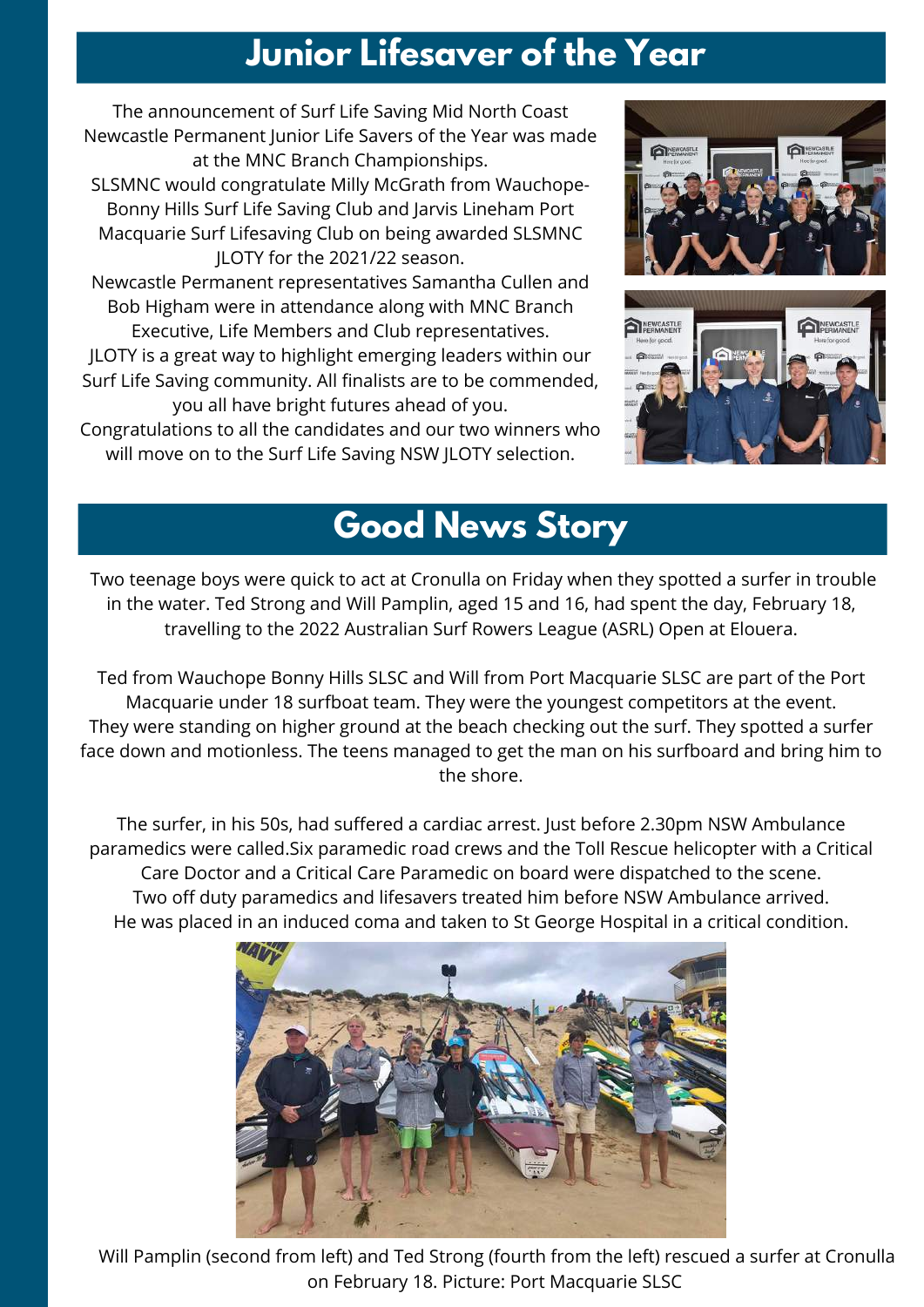## **Australia Day Awards**

#### **CONGRATULATIONS**

Two SLSMNC members were shown recognition through their ongoing commitment to surf life saving through awards at their respective Australia Day Awards

Larry Brook has been awarded Port Macquarie Hastings Council Senior Citizen of the Year in recognition of his lifelong volunteering, sporting, community and leadership activities across a wide range of organisations in our area. Larry joined the Surf Life Saving movement in 1962 and remains a Port Macquarie Surf Lifesaving Club coach and active patrol member, taking a leadership role as patrol vice-captain. He coaches four sessions a week, amounting to more than 300 hours a year and has shown this commitment to young members for 21 seasons continually. In his 60 years of Surf Life Saving competitions, Larry has won many branch, state and national medals and has one world championship medal to his name. He is a life member of the surf club, the Port Macquarie Swimming Club, the Port Macquarie Winter Swim Club and St John's Ambulance Australia.





Taylah Moffit from Kempsey-Crescent Head Surf Club was awarded the Local Hero Award at today's Kempsey Shire Council Australia Day Awards. At a young age, Taylah has demonstrated what can be achieved by volunteering in a small community. In 2021, Taylah Moffitt was awarded NSW Junior Life Saver of the Year. This award recognises the achievements and contributions of the state's most outstanding under 14 years members. Since joining Kempsey-Crescent Head Surf Life Saving Club's Nippers in Under 7's, Taylah has enjoyed participating each year and is involved in all areas of lifesavingpatrolling. Her dedication has seen her awarded Nipper of the Year, Club Carnival Champion, Mid North Coast Branch Female Champion Competitor, and Club Highest Point Score winner for the past 4 years.

#### **Country Branches Reunion**

**Surf Life Saving Country Branches Reunion Friday 13th to Sunday 15th May 2022 At South West Rocks SLSC**



**Surf Life Saving Country Branches Reunion** Friday 13th to Sunday 15th May 2022 **At South West Rocks SLSC** 

Friday Night - 'Meet + Greet' From 5.30pm<br>\$20 - includes a drink and nibbles<br>NB - if you would like to book in for dinner please contact<br>Boulders Bar + Bistro on 65 666 590

Saturday - 'Official Luncheon' From 11.30am Soup + a crusty bread roll<br>Roast meat, roast vegetables and steamed greens

**Sunday Morning - 'Farewell Breakfast'** From 8am  $$10$ 

\$10<br>Bacon + Egg Roll, and coffee or OJ **RSVPs** 

Please send all RSVPs in by Sunday 1st May via Google Form link below or print out this form and email to brucenro: m.au or mail to PO Box 100, South West Rocks, NSW 2431

https://docs.google.com/forms/d/1tCbkE\_mDFX9P99rch5sitdnS 1iA x63NV-o5vwK59c/edit





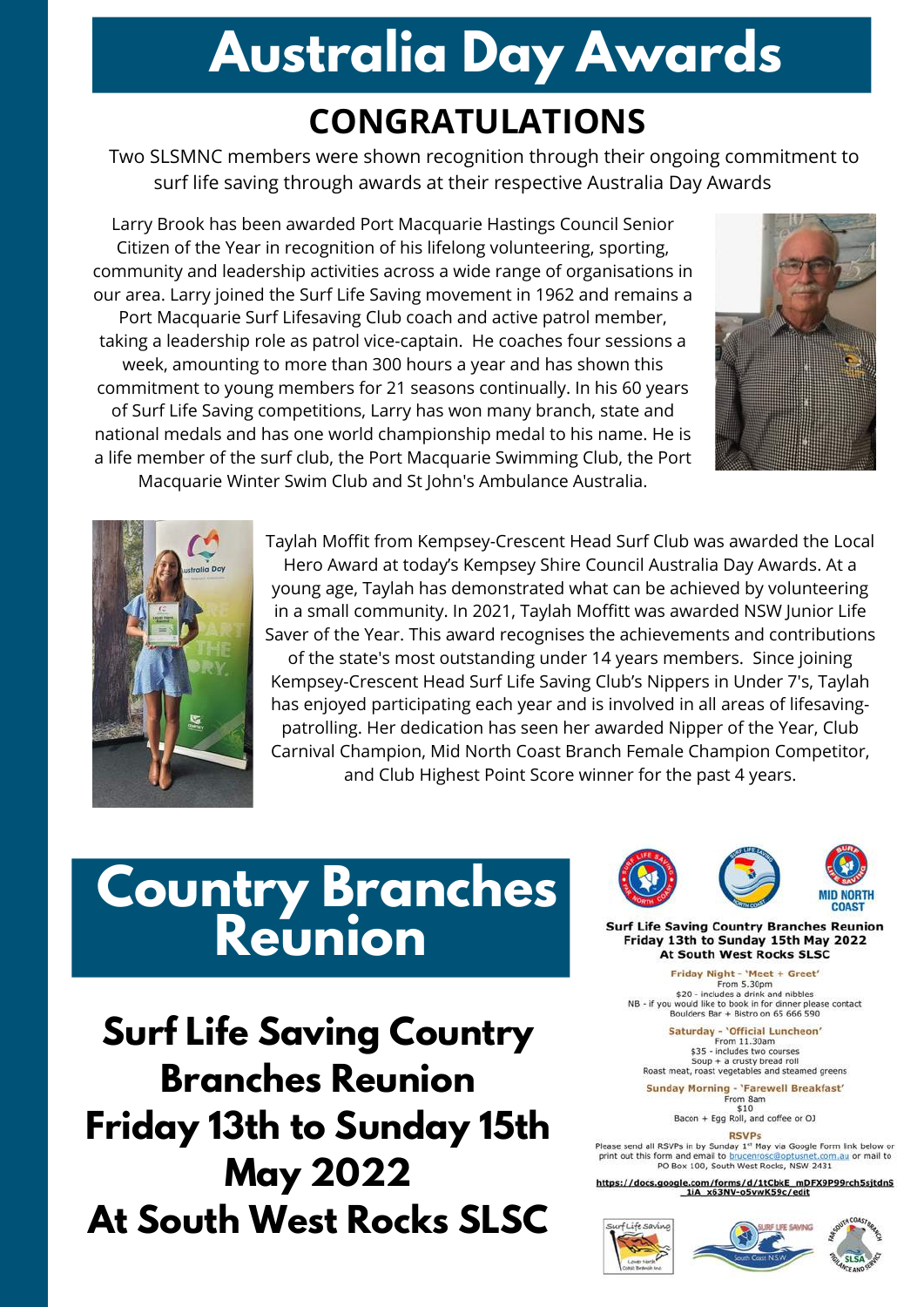### **Surf Sports News**

### **SLSNSW Country Championships**

**ACKING POINT S** 





Overall Final results

**3rd Place** Port Macquarie **16th Place** Wauchope-Bonny Hills **20th Place** Hat Head **21st Place** Tacking Point **22nd Place** Macksville Scotts Head **25th Place** South West Rocks







## **SLSMNC Branch Championships**







**Sunday 13th February saw our MNC clubs take to the sand in the Branch Championships. Due to the weather conditions being against us (again) water events had to be postponed.**

**The March Past is always a highlight and it was exciting for MSH to join in with a colour party! There were lots of smiles on the beach and medals to be won!**